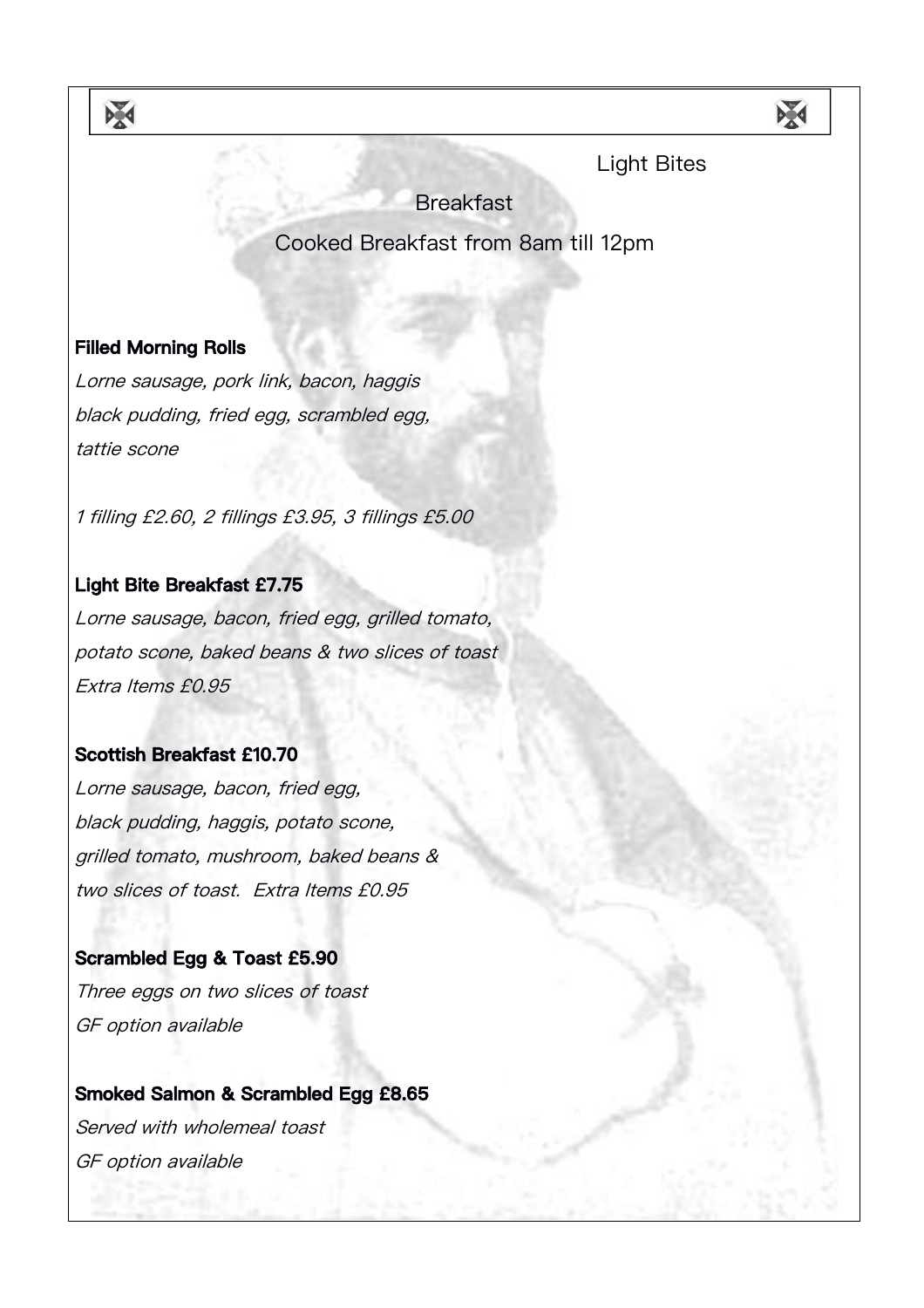#### **Light Bites**

## **Toasted Clubhouse Sandwich £10.50 Filled Rolls £2.60 & Sandwiches £7.15**

Chicken clubhouse served with salad, Cheese, Ham, Tuna, Chicken Mayo, Egg coleslaw & fresh cut chips Mayonnaise

### **£7.55**

Sweet Chilli Chicken or Cheese, Cheese & Ham, Cheese & Pickle, Cajun Chicken Fajita Chicken Mayo & Chorizo, Bacon Brie & Served with salad, coleslaw Cranberry, Bacon Brie & Tomato, Tuna Melt & fresh cut chips

## **Scotch Pie £6.55 Soup & FilledRoll £5.90**

Served with fresh cut chips & **Soup & Sandwich £7.75 baked beans Soup** & **Toastie** 

## **£7.75**

## **£8.20**

## **Sausage & Egg £7.90**

Served with fresh cut chips & baked beans

## **Baked Potatoes Served with a mixed salad GF**

Mature Cheddar cheese £7.55

Cheese & Beans £7.55

## **Club Wrap £9.15 Toasties £7.15 & Paninis**

**Soup & Panini**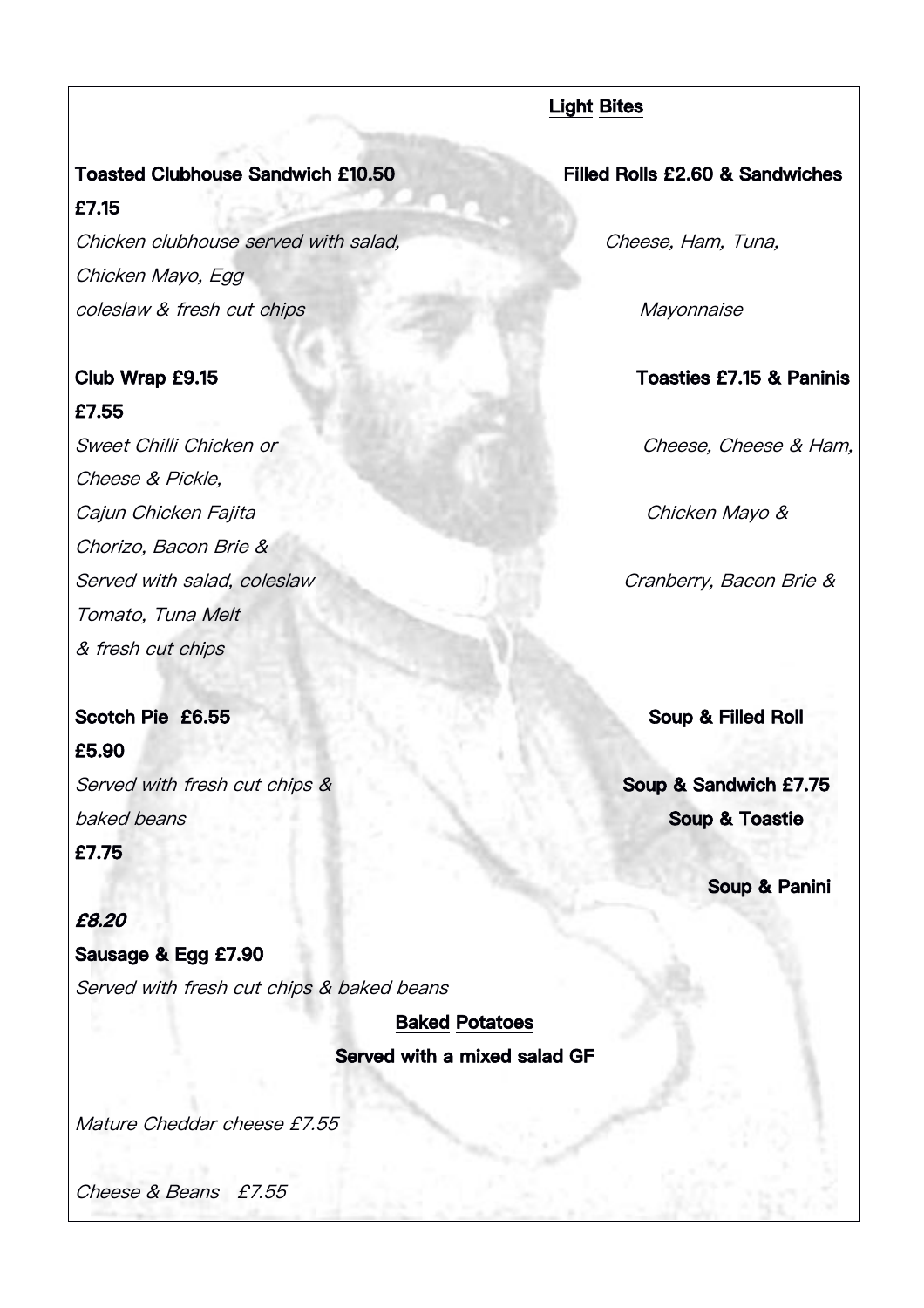Tuna & Cheese £7.55

Chilli & Cheese £7.55

Cheese & Coleslaw £7.55

Chicken Mayo £7.55

Coronation Chicken £7.55

Prawn Marie Rose £8.35

Extra Items £0.85

**Side Orders**

Chips £3.25

Mixed Salad £3..95

Garlic Bread £3.95

Garlic Bread & Cheese £5.20

Onion Rings £5.20

Homemade Coleslaw £2.65